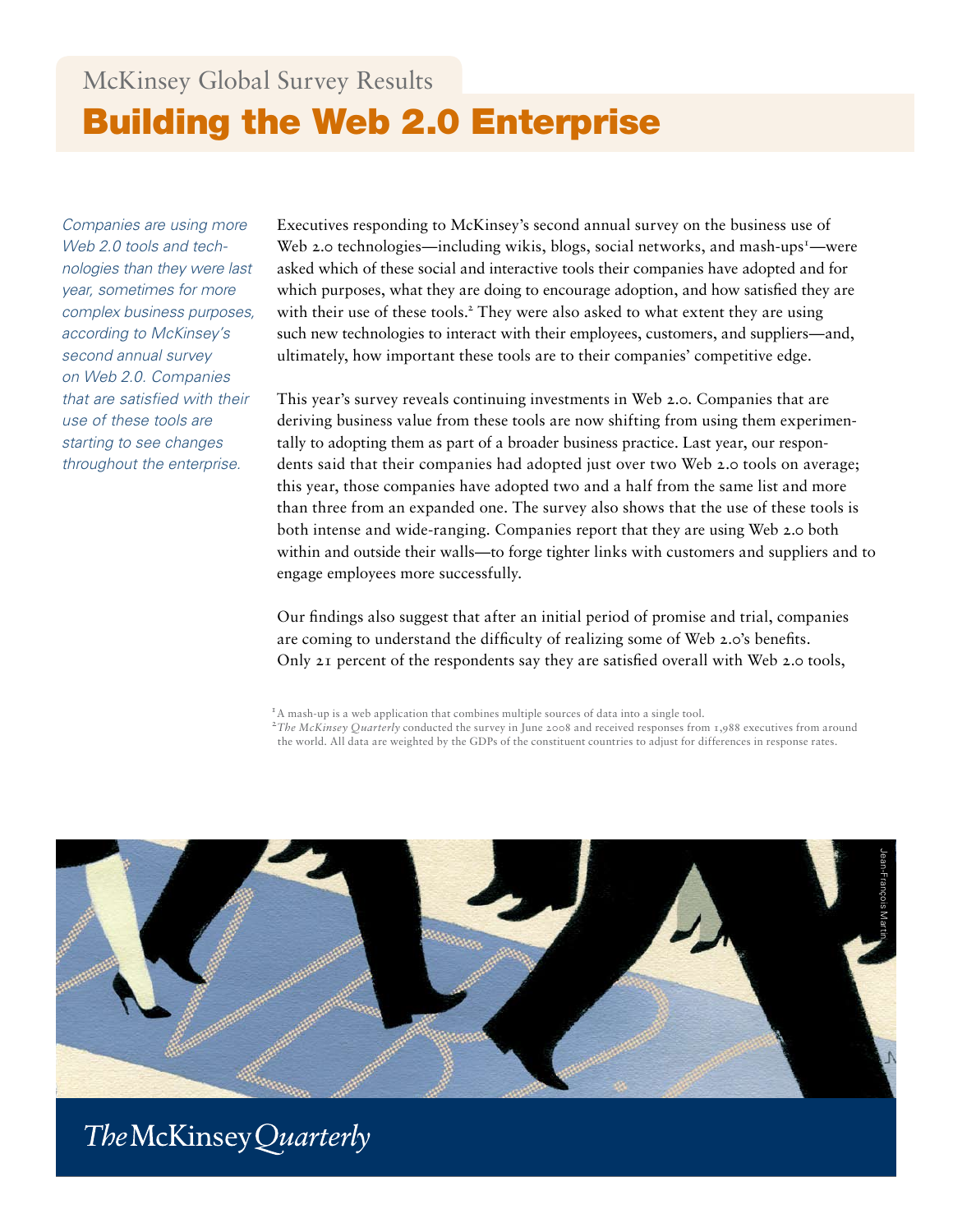while 22 percent voice clear dissatisfaction. Further, some disappointed companies have stopped using certain technologies altogether.

However, fundamental changes are beginning to take place among the satisfied companies as a result of their ambitious use of Web 2.0. These companies are not only using more technologies but also leveraging them to change management practices and organizational structures. Some are taking steps to open their corporate "ecosystems" by encouraging customers to join them in developing products and by using new tools to tap distributed knowledge.

#### More tools for more reasons

At many companies, Web 2.0 is now familiar, but the mix of tools and technologies companies use is changing. Blogs, RSS, 3 wikis, and podcasts are becoming more common, perhaps because companies have a greater understanding of their value for business (Exhibit 1).

At the same time, more technologies are in use. For those listed in both the 2007 and 2008 surveys, the average rate of adoption is 2.5 tools per company this year versus 2.2 in 2007. Overall, the respondents say that their companies are using 3.4 technologies from an expanded list.

<sup>3</sup> Really Simple Syndication.

#### % of respondents <sup>1</sup>Really Simple Syndication. 2A mash-up is a web application that combines multiple sources of data into a single tool. 10 18 28 29 32 33 34 58 11 37 27 23 24 24 21 70 Mash-ups2 Peer-to-peer Social networking Podcasts Wikis RSS1 Blogs Web services *Is your company currently using any of the following Web 2.0 technologies or tools?*  $2008. n = 1.988$  $2007. n = 2.847$

#### **Exhibit title: A changing mix of Web 2.0 tools**  Exhibit 1 **A changing mix of Web 2.0 tools**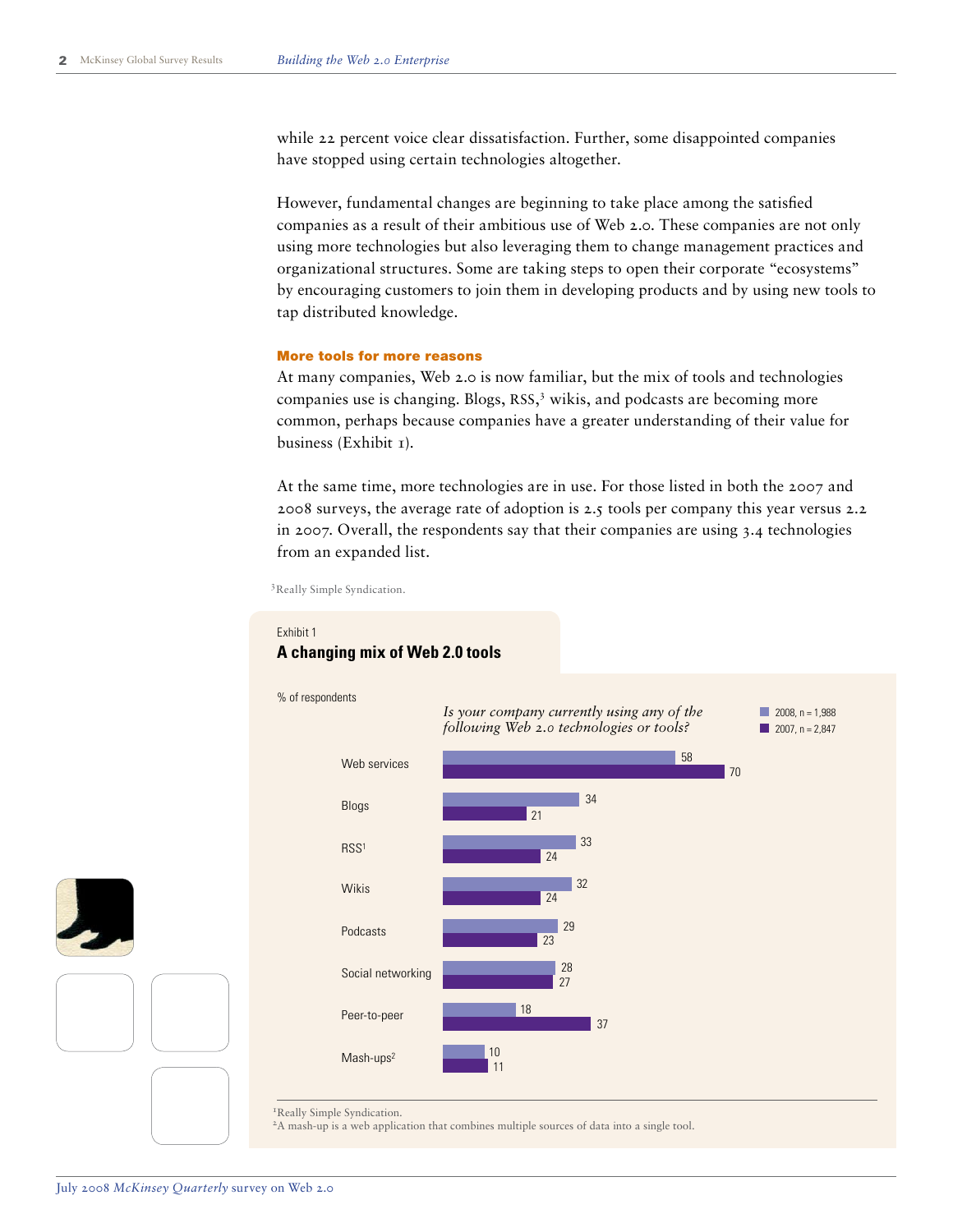Companies use Web 2.0 technologies more frequently for internal than for external purposes, and the rate of deployment remains high for almost all kinds of uses (Exhibit 2). The survey indicates that companies are now embracing a number of potentially higher-value external objectives. Last year, for example, one key goal was to aid entry into new markets; today, more companies are focusing on interactions with their customers.

Still, there is wide variation in the level of overall satisfaction with Web 2.0 tools and technologies. Twenty-one percent of the respondents are extremely or very satisfied with them for most internal and external uses. Those who express satisfaction with these tools—either overall or solely for internal or external purposes—use them more intensively and say they are less likely to stop using them.

**Survey 2008 Web 2.0** *and stopped using one or more technologiesAfter an initial flurry of interest, some companies haven't been able to sustain participation and are abandoning the use of some tools; 7 percent of respondents have tried* 

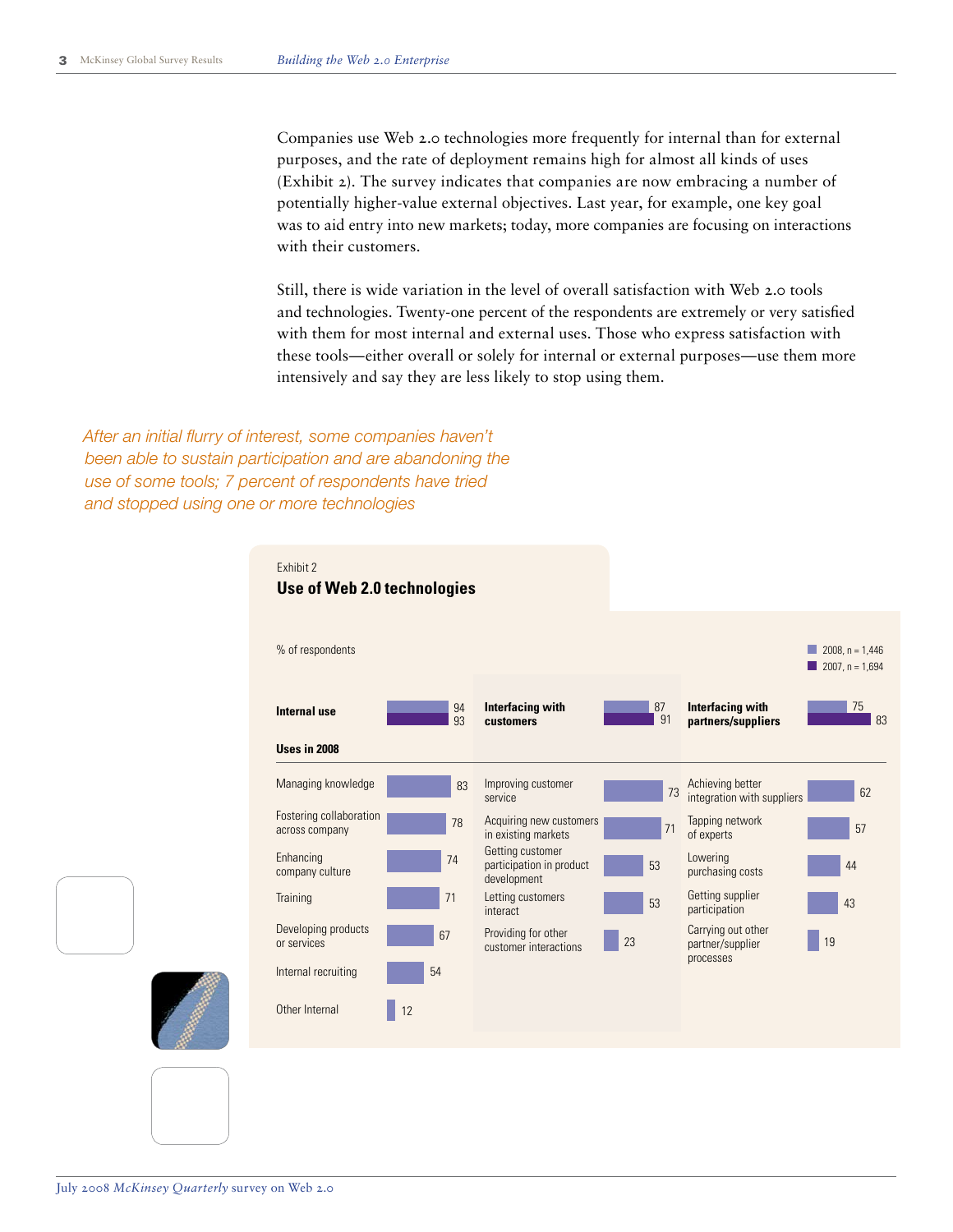#### What matters where

Following last year's pattern, Web services (software that makes it easier to exchange information and conduct transactions) remains the technology with the highest level of use among respondents across all regions. Respondents also rate Web services as the most important tool, with Europeans providing the highest marks. Companies in all regions perceive wikis and blogs as fairly important, and the use of both tools has increased over the past year. There are some notable regional differences in the importance of tools: for example, a larger share of respondents in North America (the birthplace of popular community Web sites such as MySpace and Facebook) than in other areas rated social networks as important (Exhibit 3).

#### **Exhibit 3**<br>-- The tools that matter that matter Exhibit 3

#### **The tools that count**

% of respondents,  $n = 1,216$ 

|                           | Technologies or tools most important to respondents' companies |                  |                  |                      |                     |                           |
|---------------------------|----------------------------------------------------------------|------------------|------------------|----------------------|---------------------|---------------------------|
|                           | <b>Total</b>                                                   | <b>Europe</b>    | India            | <b>North America</b> | <b>China</b>        | Asia-Pacific <sup>1</sup> |
| Web services              |                                                                | 58<br>62         | 58               | 57                   | 48                  | 45                        |
| Social networking         | 32                                                             | 28               | 22               | 35                   | 31                  | 29                        |
| <b>Blogs</b>              | 31                                                             | 21               | 46               | 37                   | 35                  | 48                        |
| <b>Wikis</b>              | 26                                                             | 28               | 37               | 27                   | 18                  | 20                        |
| Video sharing             | 20                                                             | 19               | 26               | 20                   | 22                  | 22                        |
| Podcasts                  | 18                                                             | 20               | 23               | 20                   | П<br>$\overline{7}$ | 21                        |
| RSS <sup>2</sup>          | 16                                                             | 17               | 14               | 18                   | 15                  | $\parallel$ 7             |
| Peer-to-peer              | 12                                                             | 13               | 11               | 9<br>٠               | 22                  | 12                        |
| <b>Prediction markets</b> | $\blacksquare$ 9                                               | $\blacksquare$ 9 | $\blacksquare$ 6 | $\blacksquare$ 7     | 14                  | $\blacksquare$ 5          |
| Rating                    | $\blacksquare$ 8                                               | $\blacksquare$ 9 | ш<br>9           | $\blacksquare$       | $\parallel$ 4       | $\blacksquare$ 7          |
| $Mask-ups3$               | $\blacksquare$                                                 | 10               | $\blacksquare$ 6 | $\blacksquare$ 6     | $\vert$ 3           | 3                         |
| Tagging                   | $\parallel$ 6                                                  | $\blacksquare$   | П<br>7           | $\vert$ 8            | $\overline{4}$      | ı<br>$\overline{4}$       |

<sup>1</sup>Includes Australia, Hong Kong, Japan, New Zealand, the Philippines, Singapore, South Korea, and Taiwan. 2Really Simple Syndication.

3A mash-up is a web application that combines multiple sources of data into a single tool.





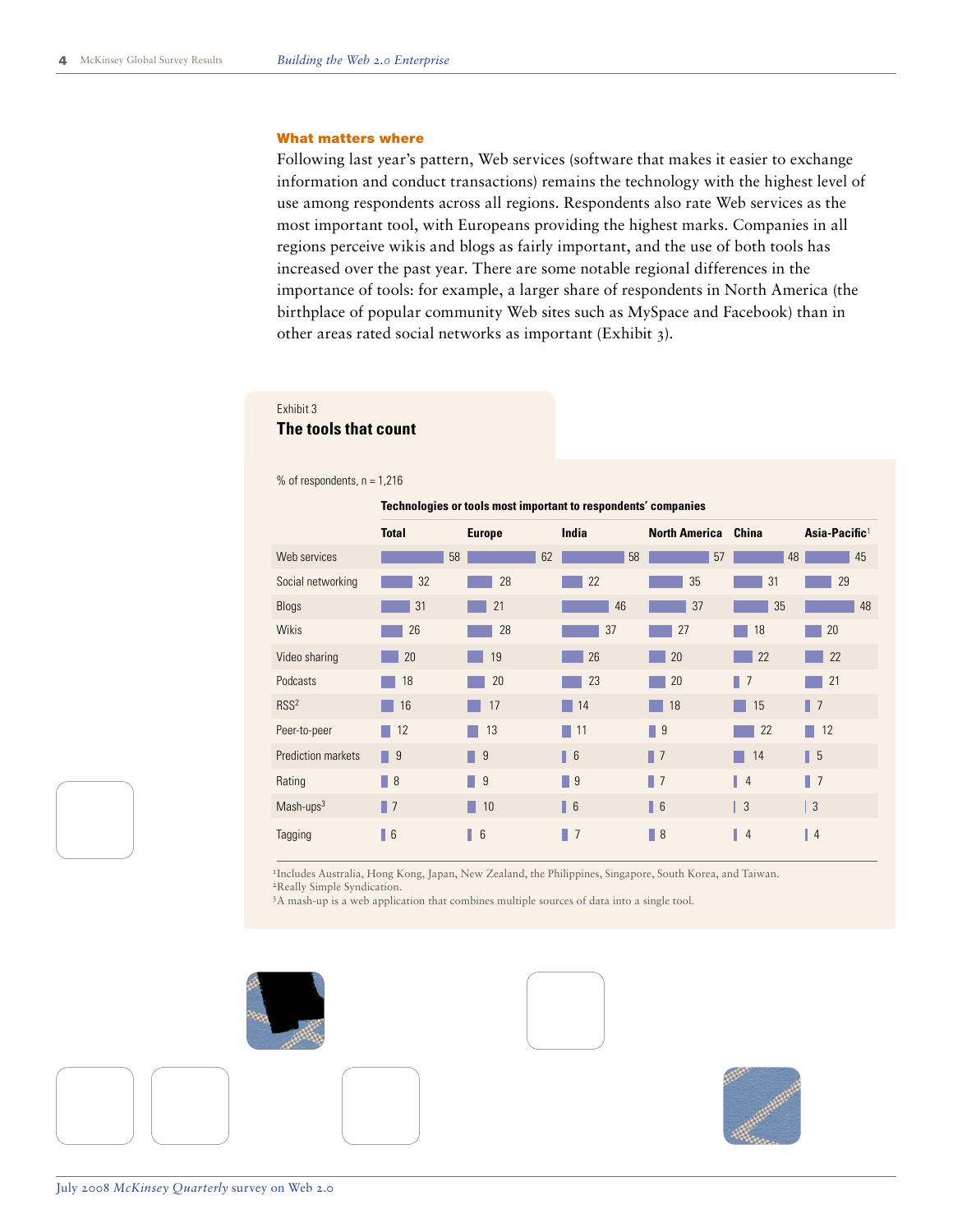Satisfaction, like importance, varies markedly by geography. The developed countries of the Asia-Pacific region<sup>4</sup> had the largest percentage of respondents expressing the highest level of overall satisfaction with Web 2.0 tools, and Latin America had the lowest. At the other extreme, a larger percentage of North American respondents indicated the lowest level of overall satisfaction (Exhibit 4).

#### Getting Web 2.0 to employees

The usage of Web 2.0 tools remains uneven among the workforce at many companies. Only about one employee in four uses Web 2.0 tools, except for Web services. But this finding masks significant differences. At the quarter of companies that are mostly satisfied with the deployment of Web 2.0 technologies, more than half of all employees are using them.

A higher level of usage is found at companies that encourage it by using tactics such as integrating the tools into existing workflows, launching Web 2.0 in conjunction with other strategic initiatives, and getting senior managers to act as role models for adoption.

**Web 2.0** 4 Includes Australia, Hong Kong, Japan, New Zealand, the Philippines, Singapore, South Korea, and Taiwan.

#### **Exhibit title: The tools that satisfy** Exhibit 4 **The tools that satisfy**

 $%$  of respondents,  $n = 608$ 

Respondents who report highest satisfaction

Respondents who report lowest satisfaction



1Based on respondents' combined answers to questions about how they use Web 2.0 tools for internal and external purposes. 2Includes Australia, Hong Kong, Japan, New Zealand, the Philippines, Singapore, South Korea, and Taiwan. 3Excludes China, India, and Latin America.

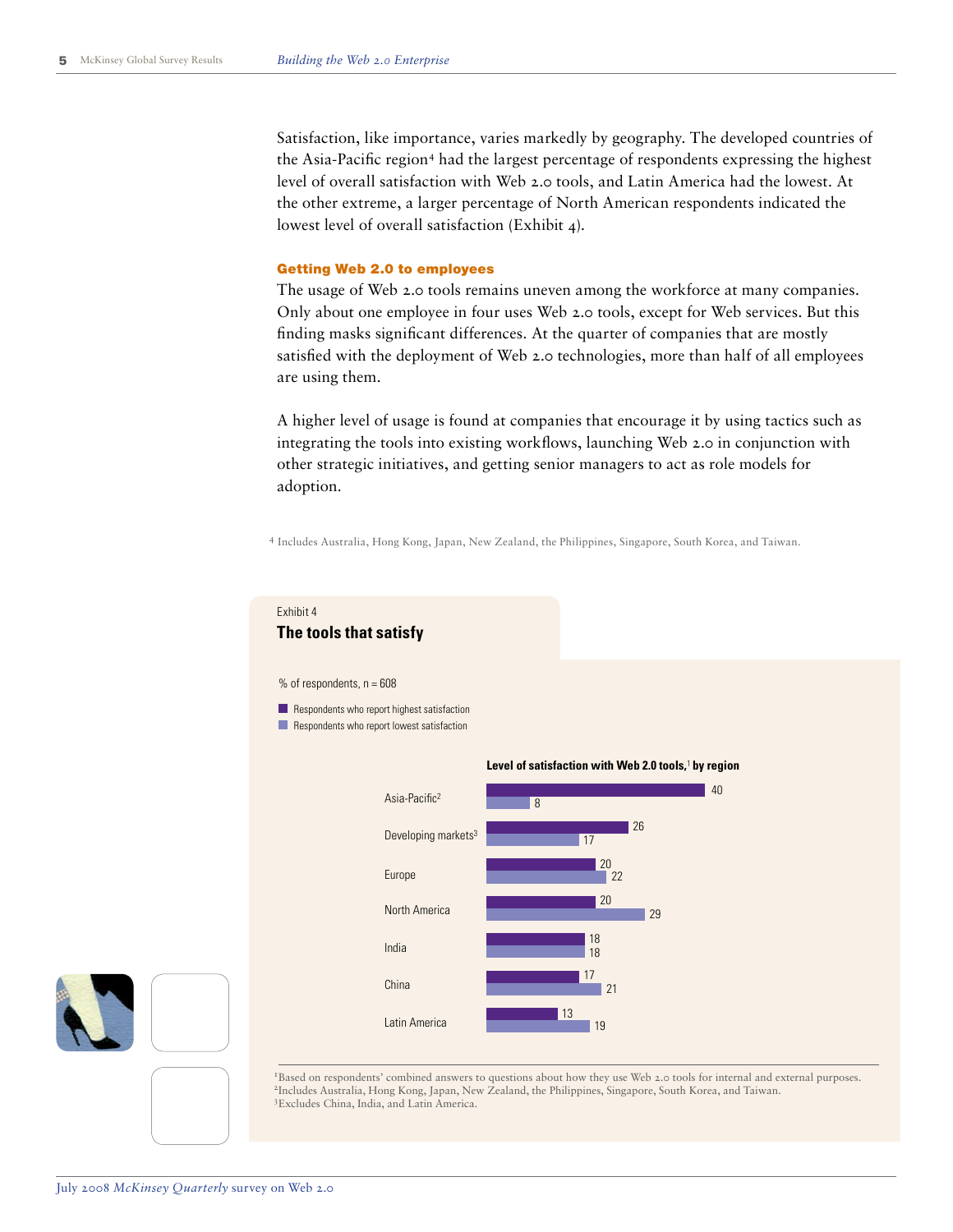As might be expected, companies whose respondents are satisfied with the overall results of Web 2.0 employ more tactics to encourage its use—an average of 4, compared with 2.5 at companies where respondents aren't satisfied. Further, 35 percent of the respondents at companies that are satisfied with Web 2.0 see no organizational barriers to its greater deployment inside or outside the company. Among those who are satisfied but do see barriers, no single barrier predominates.

Inside and outside companies, many barriers to Web 2.0 persist. Dissatisfied respondents are likely to note more of them, including the inability of management to grasp the potential financial returns from Web 2.0, unresponsive corporate cultures, and lessthan-enthusiastic leaders (Exhibit 5).

**Survey 2008** *technologies is remarkably low; the respondents who are*  least satisfied with them cite a lack of incentives as a barrier twice *The use of incentives to encourage the deployment of Web 2.0 as frequently as others do*

#### **Exhibit title: Barriers by level of satisfaction** Exhibit 5

#### **Barriers by level of satisfaction**

% of respondents, $1$  n = 1,988

My company doesn't understand the potential financial return from the use of Web 2.0 tools, technologies ( $n = 182$ ) My company's culture doesn't encourage the use of Web 2.0 technologies ( $n = 103$ ) My company doesn't provide sufficient incentives to adopt or experiment with Web 2.0 technologies ( $n = 139$ ) My company doesn't have the skills to implement Web 2.0 technologies ( $n = 97$ ) My company's organizational structure is too hierarchical ( $n = 120$ ) My company's leadership team doesn't encourage the use of Web 2.0 technologies (n = 83) The legal/HR risks associated with the use of Web 2.0 technologies are perceived to be greater than the benefits  $(n = 100)$ *What are the top three barriers, if any, to*  22 20 17 17 15 14 Respondents who report highest satisfaction Respondents who report lowest satisfaction

*the further success of your Web 2.0 initiatives?*

**Total As selected by respondents who report highest or lowest levels of satisfaction with Web 2.0 tools**<sup>2</sup>



<sup>1</sup>Respondents could select up to 3 answers; those who answered 'don't know' are not shown. <sup>2</sup>Based on respondents' combined answers to questions about how they use Web 2.0 tools for internal and external purposes.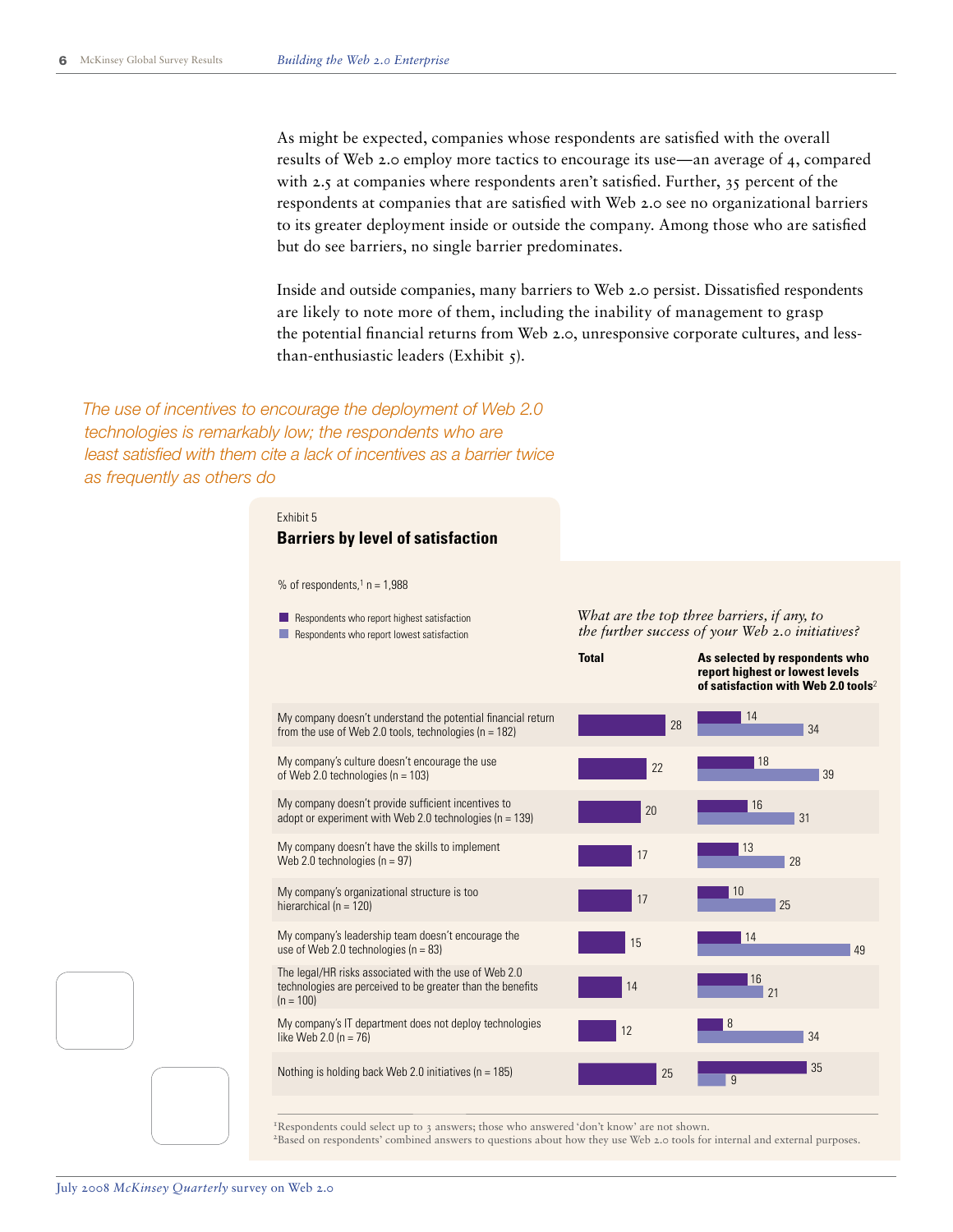#### When Web 2.0 works

As Web 2.0 gains traction, it could transform the way companies organize and manage themselves, leading to what some have dubbed Enterprise 2.0. This year's survey suggests that some companies are starting to fulfill that broader promise. Among satisfied respondents, 26 percent report that Web 2.0 tools have changed interactions with customers and suppliers, while 33 percent say these technologies have created new roles or functions inside the organization. A third of the satisfied respondents even feel that Web tools are changing its structure (Exhibit 6).

**Survey 2008** *have not changed their organizations—compared with*  **Web 2.000 Exhibit 6 of 8** *46 percent of the dissatisfied respondentsAmong respondents satisfied with their companies' use of Web 2.0 tools, only 8 percent say that these technologies* 

## **Exhibit 6 Spurring change**

% of respondents, $1$  n = 1,477

It has changed the way we communicate with customers and suppliers (n = 338) It has changed the way we hire and retain *How, if at all, has your company's use of Web 2.0 technologies and tools changed the way the company is managed and organized?* **Total** Respondents who report highest satisfaction Respondents who report lowest satisfaction

talent ( $n = 153$ )

It has created major new roles or functions in our organization ( $n = 149$ )

It has changed the way our organization is structured—eg, a flatter hierarchy (n = 136) The use of Web 2.0 technologies and

tools has not changed the way the company is managed and organized ( $n = 149$ )



26 **who report highest or lowest levels of satisfaction with Web 2.0 tools**<sup>2</sup>

**As selected by respondents** 



1Respondents could select more than 1 answer; those who answered 'other' or 'don't know' are not shown.

2Based on respondents' combined answers to questions about how they use Web 2.0 tools for internal and external purposes.





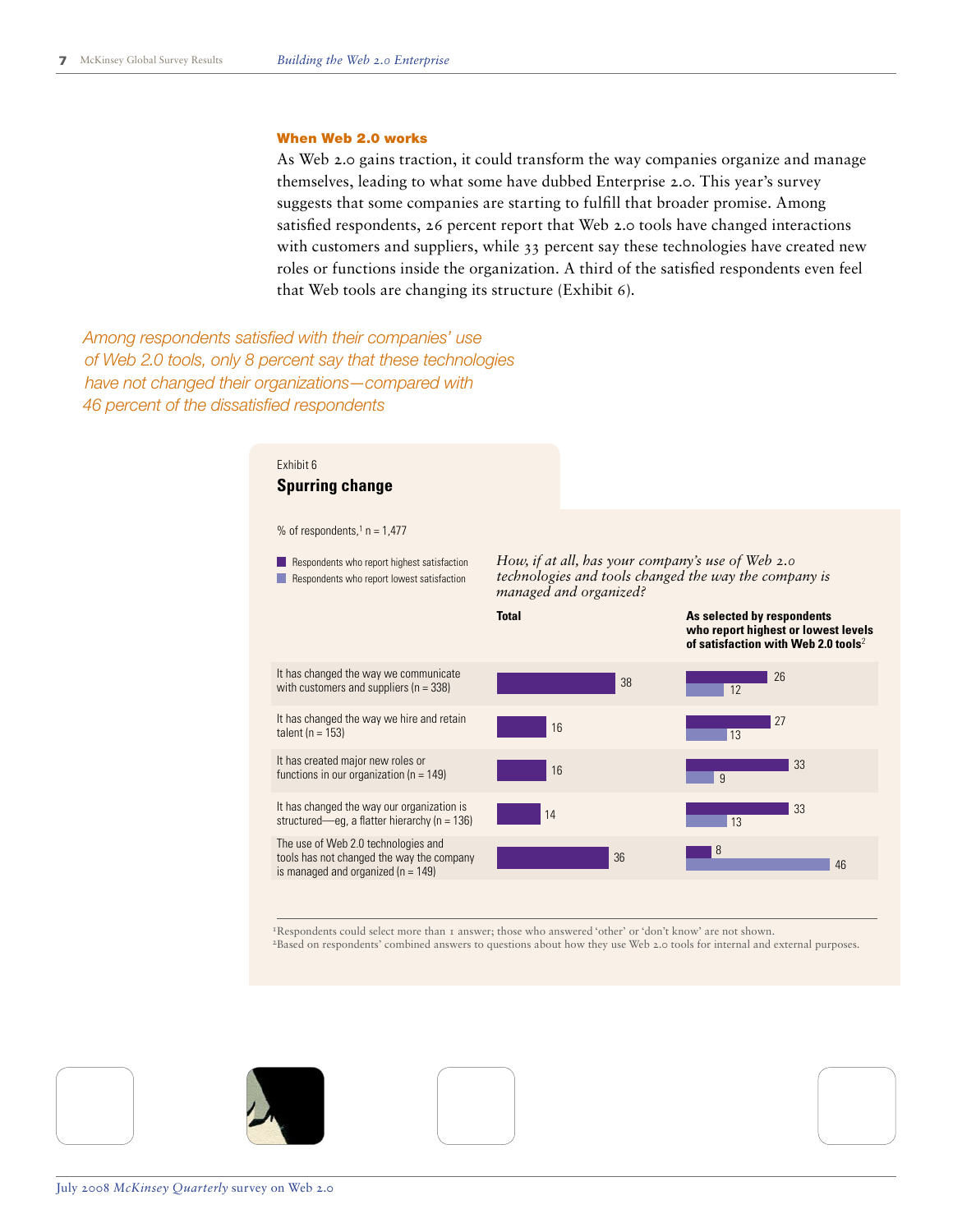Satisfied companies are using Web 2.0 tools more extensively for interactions with their customers, suppliers, and outside experts (Exhibit  $7$ )—for example, to engage customers and suppliers in product-development efforts, also known as cocreation.5

<sup>5</sup> See Jacques Bughin, Michael Chui, and Brad Johnson, "The next step in open innovation," mckinseyquarterly.com, **Exhibit 7 of 8** June 2008.

#### **Exhibit title: How companies use Web 2.0 tools** Exhibit 7

#### **How companies use Web 2.0 tools**

Uses in 2008 by level of satisfaction, % of respondents who report using Web 2.0 technologies,<sup>1</sup> n = 1,446

- Respondents who report highest satisfaction
- Respondents who report lowest satisfaction

#### **Respondents report using some combination of Web 2.0 technologies to…**



1Based on respondents' combined answers to questions about how they use Web 2.0 tools for internal and external purposes.



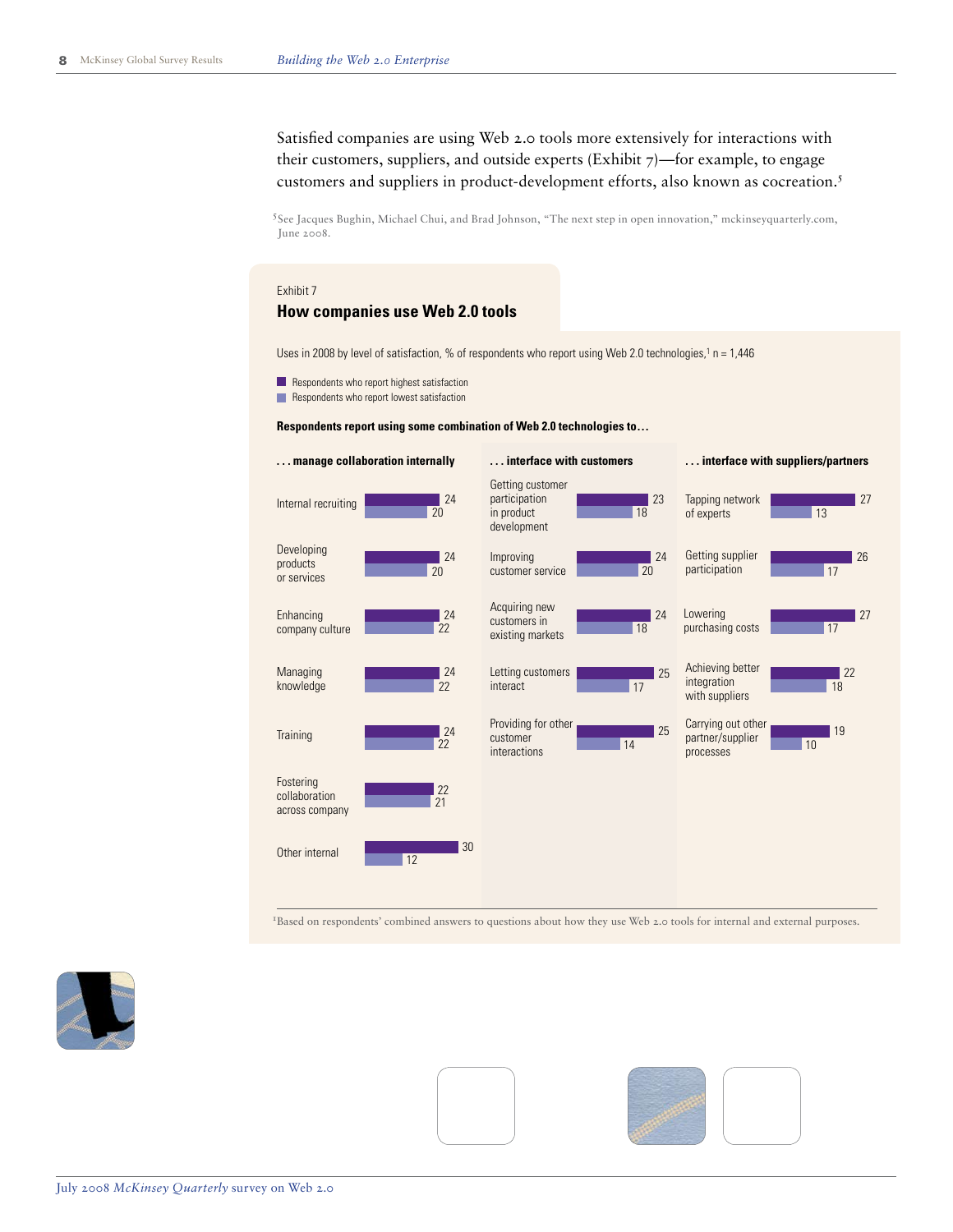In addition, they are forming networks outside their corporate walls. These forwardthinking companies seem to be taking a more business-centric approach to the adoption of Web 2.0 as well. Satisfied respondents say that, in large measure, business units rather than IT departments are driving the selection of Web 2.0 technologies.<sup>6</sup> Dissatisfied respondents report the reverse: IT units take the lead, choosing the tools and then delivering them to business units (Exhibit 8).7

6 This finding reinforces the views expressed in a McKinsey online discussion among respondents to last year's survey on how best to introduce Web 2.0 technologies in companies.

7 See Scott C. Beardsley, Bradford C. Johnson, and James M. Manyika, "Competitive advantage from better interactions," mckinseyquarterly.com, May 2006.

### Exhibit 8

## **How companies adopt Web 2.0 tools**

% of respondents, $1$  n = 1,477

The business identifies new technologies and works with IT to bring them into the company ( $n = 166$ ) The IT department finds and tests new technologies and then brings them to the business units  $(n = 91)$ The business conveys its needs, and IT responds, sometimes with new technologies ( $n = 109$ ) The business identifies new business opportunities, and IT responds, sometimes with new technologies (n = 106) The business identifies new technologies and brings them into the company without IT support  $(n = 61)$ New technologies are adopted based on requests from corporate headquarters (n = 39) *Which statement best describes how Web 2.0 technologies are adopted at your company?* **Total** 25 16 15 15 11 23  $\overline{21}$ 11 36 19 24 26  $20$  $\blacksquare$  25  $10$ <sup>6</sup> <sup>19</sup> 14 **As selected by respondents who report highest or lowest levels of satisfaction with Web 2.0 tools**<sup>2</sup> Respondents who report highest satisfaction Respondents who report lowest satisfaction

<sup>1</sup>Respondents who answered 'other' or 'don't know' are not shown.

2Based on respondents' combined answers to questions about how they use Web 2.0 tools for internal and external purposes.